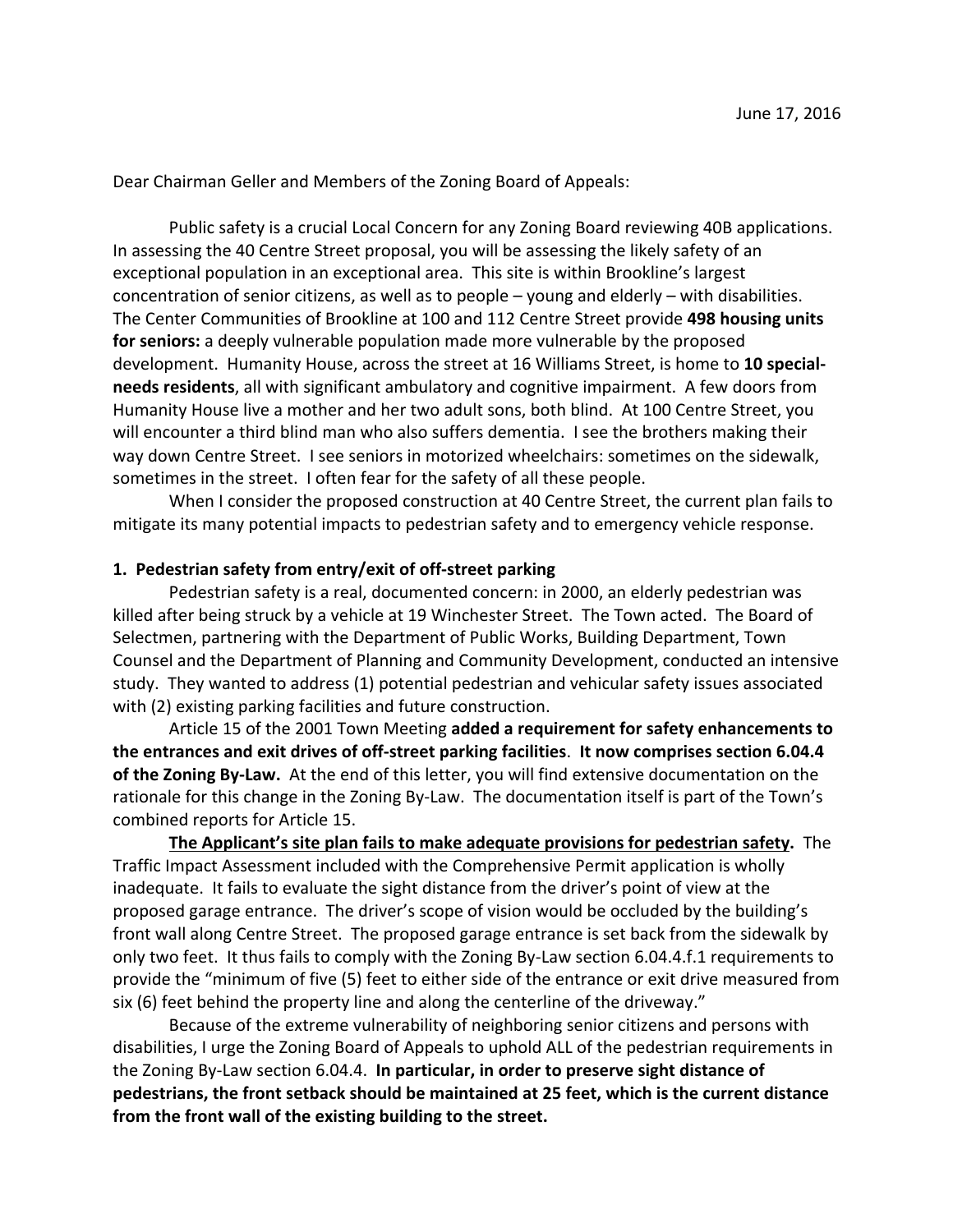#### **2. Adverse impact to emergency vehicle response times**

The proposed development plan fails to consider at least three other pending major **construction projects** within blocks of 40 Centre Street. These construction projects would probably coincide with that proposed at 40 Centre. Try to imagine the inevitable increase in traffic congestion during these almost simultaneous demolitions and construction. They would inevitably affect emergency vehicle access along Centre Street, particularly during construction because:

- a) Renovations to the Devotion School on Harvard Street are planned between July 2016 and May 2018. This construction may cause traffic diversions to Centre Street, as well as to Winchester Street
- b) The proposed 40 Centre Street construction could create an additional traffic chokepoint, thus diverting east-west traffic to Winchester Street
- c) Construction on Centre Street would necessarily create backups in the turn lanes from Beacon Street to Centre Street

All of this additional traffic congestion could impede emergency vehicle response to the 498 housing units of senior citizens at 100 Centre Street and 112 Centre Street.

# **High Density Developments in Coolidge Corner**





B) 40 Centre Street



C) Senior Housing, KI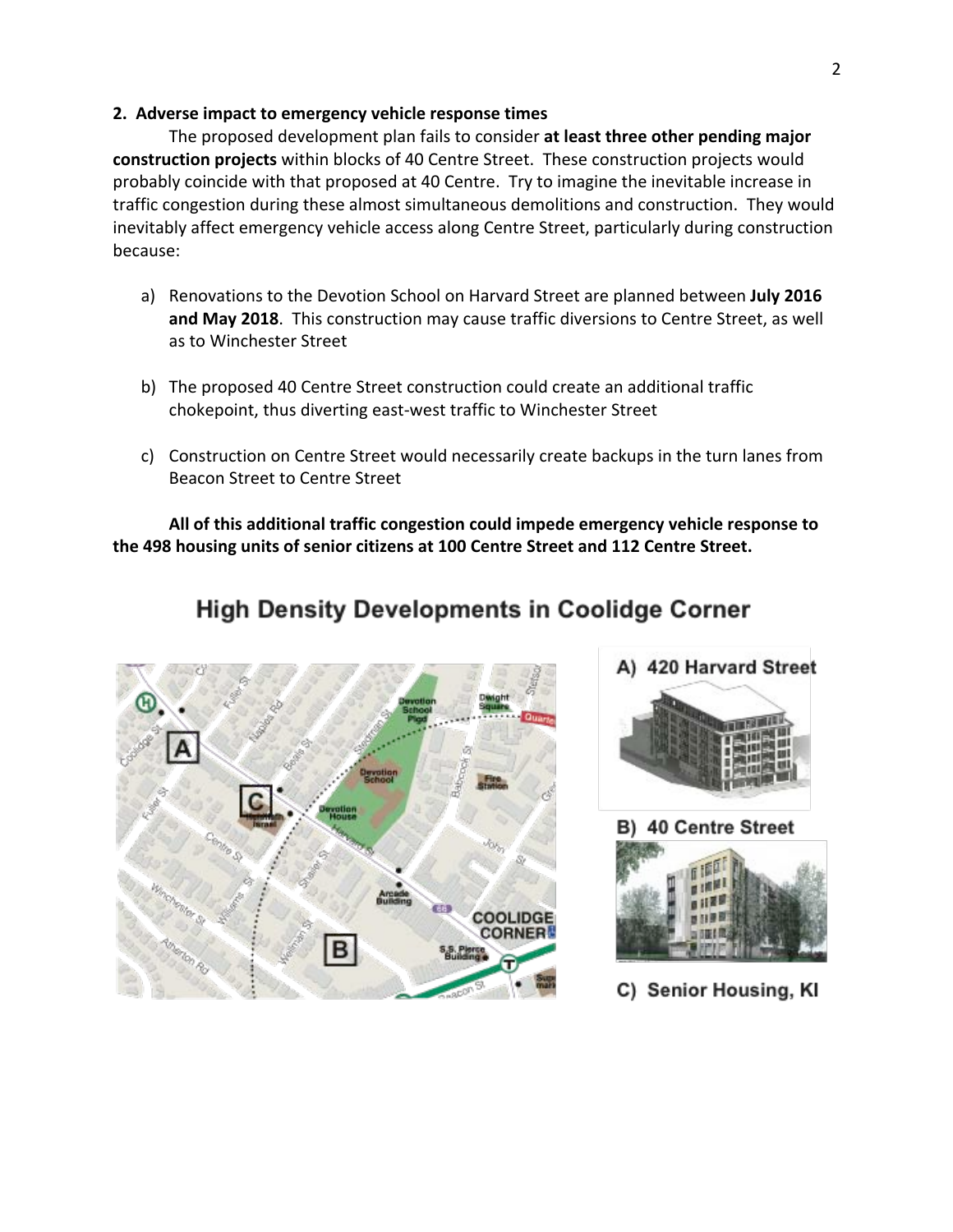Now consider this: the specification demanded by the National Fire Protection Association (NFPA) Standard #1710. The NFPA sets the following standard for the organization and deployment of fire suppression operations, emergency medical operations and special operations to the public by career fire departments:

*"The requirement that first responder/AED units arrive within four minutes (240 seconds)*  to 90 percent of emergency medical incidents, and the requirement that an ALS company arrive within eight minutes (480 seconds) to 90% of the incidents to which they are *dispatched, are based on experience, expert consensus and science."* 

According to the Brookline Police Department, the emergency vehicle response times to 100 Centre Street and 112 Centre Street have risen during the last 4 years:

| <b>100 Centre Street</b> |            |                  |                        |
|--------------------------|------------|------------------|------------------------|
| Year                     | # of Calls | Average Response | Average Medical        |
|                          |            | Time             | Response Time          |
| 2013                     | 342        | 4 min 36 seconds | 4 min 24 seconds       |
| 2014                     | 308        | 4 min 3 seconds  | 3 min 55 seconds       |
| 2015                     | 353        | 4 min 53 seconds | 4 min 4 seconds        |
| 2016 (to date)           | 141        | 5 min 37 seconds | 5 min 18 seconds       |
|                          |            |                  |                        |
| <b>112 Centre Street</b> |            |                  |                        |
| Year                     | # of Calls | Average Response | <b>Average Medical</b> |
|                          |            | Time             | Response Time          |
| 2013                     | 109        | 3 min 47 seconds | 3 min 48 seconds       |
|                          |            |                  |                        |
| 2014                     | 66         | 5 min 40 seconds | 5 min 12 seconds       |
| 2015                     | 62         | 3 min 52 seconds | 5 min 22 seconds       |

You can see that the Town's average emergency response time to the 498 housing units at 100 and 112 Centre Street already exceeds four minutes. Worse still, the 2016 average medical response time has exceeded eight minutes for calls to 112 Centre Street. The NFPA 1710 standard applies to 90% of emergency calls, which is a cutoff even more strict that the average recorded response time.

In summary, the additional traffic during construction and additional trips generated therefore by 40 Centre St would in all likelihood cause grave impact on the health and safety of senior citizens at 100 and 112 Centre Street. Should this project be approved, I urge the Zoning Board of Appeals to significantly reduce the number of units proposed at 40 Centre Street, in **order to mitigate its adverse effects on public safety.** 

Yours truly,

Derch Chiny

Derek Chiang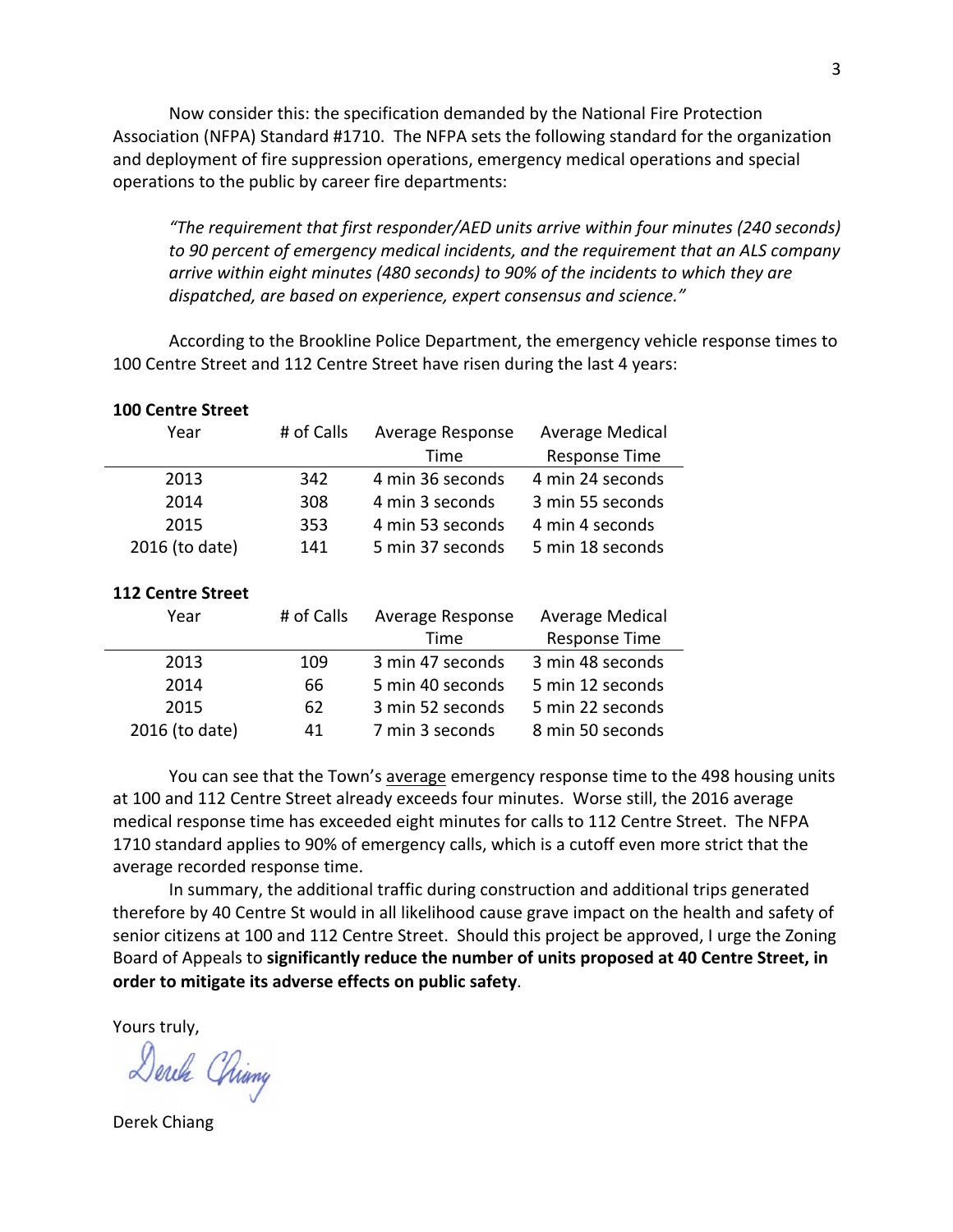## \_\_\_\_\_\_\_\_\_\_\_ ARTICLE 15

#### \_\_\_\_\_\_\_\_\_\_\_\_\_\_\_\_\_\_\_ FIFTEENTH ARTICLE

To see if the Town will amend Section 6.13, Design of All Off-Street Parking Facilities, subsection (d), Entrances and Exit Drives, of the Zoning Bylaw, by adding a subsection (6), which reads as follows:

- 6.) Designed to insure maximum pedestrian and vehicular safety and minimize potential conflicts between pedestrians and motor vehicles. To do so, the Planning Board and Board of Appeals, as a condition of a special permit, and with technical input from the Building Commissioner and Director of Engineering and Transportation, may require that one or more of the following safety enhancements be provided:
	- a. Adequate site distance so that exiting vehicles have a clear view of any pedestrian on the sidewalk within a minimum of five (5) feet to either side of the entrance or exit drive measured from six (6) feet behind the property line and along the centerline of the driveway;
	- b. Enhancements to the facility exit that will insure that all exiting vehicles will come to a complete stop before entering the sidewalk area, apron, or intersecting roadway.
	- c. Textured or marked ramps, drives, or driveway aprons (defined as that area where the sidewalk and exit drive are the same) as well as adjacent sidewalk area to provide a perceptible auditory and/or visual signal to pedestrians and exiting vehicles;
	- d. Modifications to required or proposed landscaping including but not limited to cut slopes, hedges, trees, bushes, or other streetscape improvements to insure that visibility is not impaired;
	- e. Modifications to the building setback where the exit to the parking facility is to be located to provide additional sight lines and visibility to exiting vehicles and pedestrians;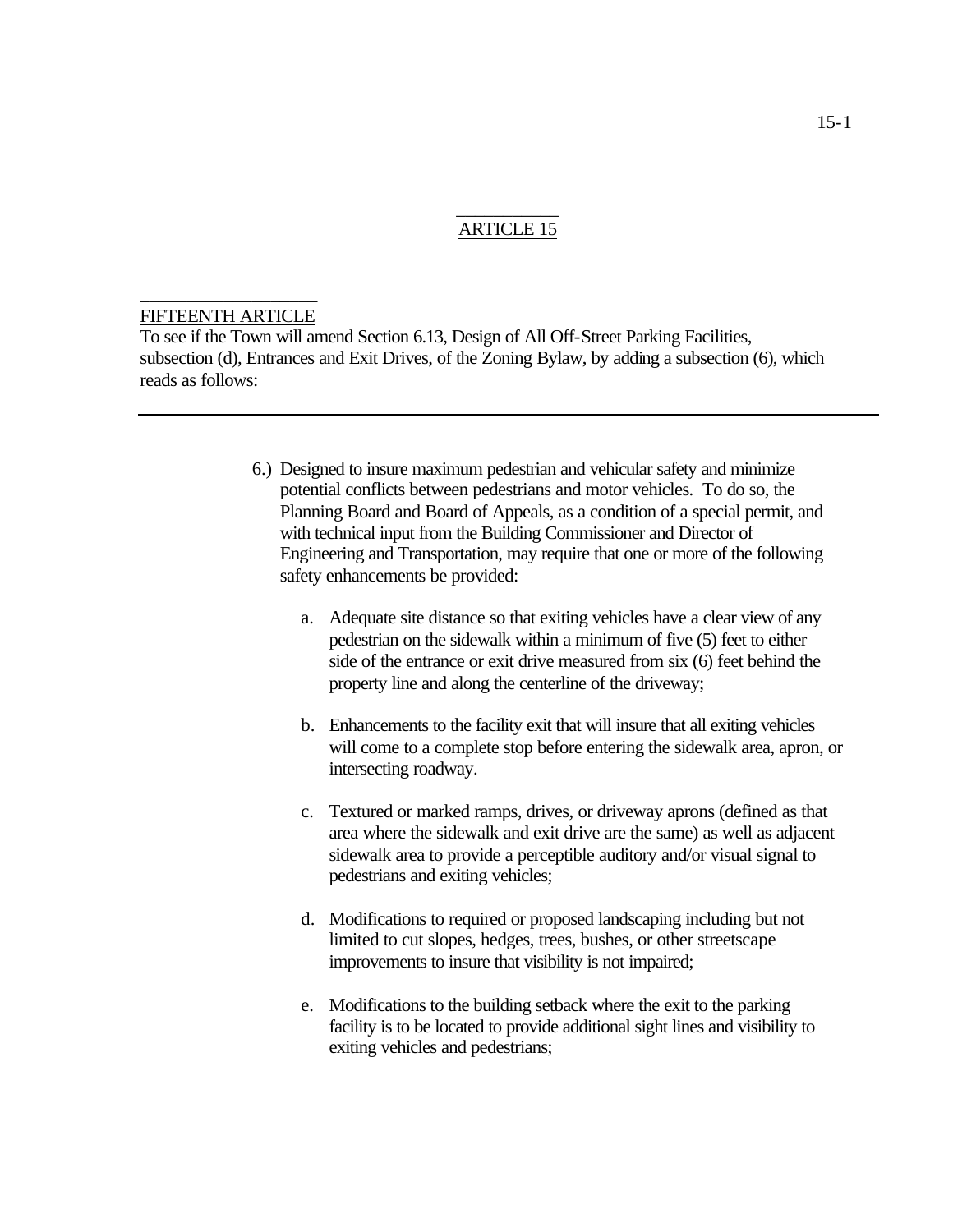- f. Visual and or auditory warning devices designed to alert approaching pedestrians and motor vehicle traffic that a vehicle is exiting the facility;
- g. Other enhancements that provide the optimum level of pedestrian safety to insure adequate advance opportunity to detect an exiting vehicle from the parking facility. Such enhancements shall take into consideration potential physically challenging conditions that pedestrians may have including sight, auditory, or other physical disabilities
- h. Based on the particular siting or orientation of the building, or other special condition exhibited by the facility, other mitigation measures may also be required.

or act on anything relative thereto.

April 19, 2001

### **PLANNING BOARD REPORT AND RECOMMENDATION ON PROPOSED ZONING BY-LAW AMENDMENT**

\_\_\_\_\_\_\_\_\_\_\_\_\_\_

# **AMENDMENT TO ARTICLE 6 VEHICULAR SERVICE USES REQUIREMENTS, SECTION 6.13 (D) ENTRANCE AND EXIT DRIVES**

In accordance with Chapter 40A of the General Laws of the Commonwealth of Massachusetts and, after due notice has been given, the Planning Board held a public hearing, jointly with the Planning and Regulation Subcommittee of the Brookline Advisory Committee, on April 19, 2001 in Town Hall on a proposed amendment to Article 6 Vehicular Service Uses Requirements, Section 6.13 (d) Entrance and exit drives, of the Town of Brookline's Zoning By-Law. The notice for the public hearing was published in the Brookline TAB on April 5 and 12, 2001. Copies of the notice were sent to all Town Meeting members, neighborhood associations, Town departments, Massachusetts Department of Housing and Community Development, Metropolitan Area Planning Commission, Planning Boards and agencies of Boston and Newton and other interests. The minutes of the public hearing and record of citizen attendance are on file with the Town of Brookline's Department of Planning and Community Development.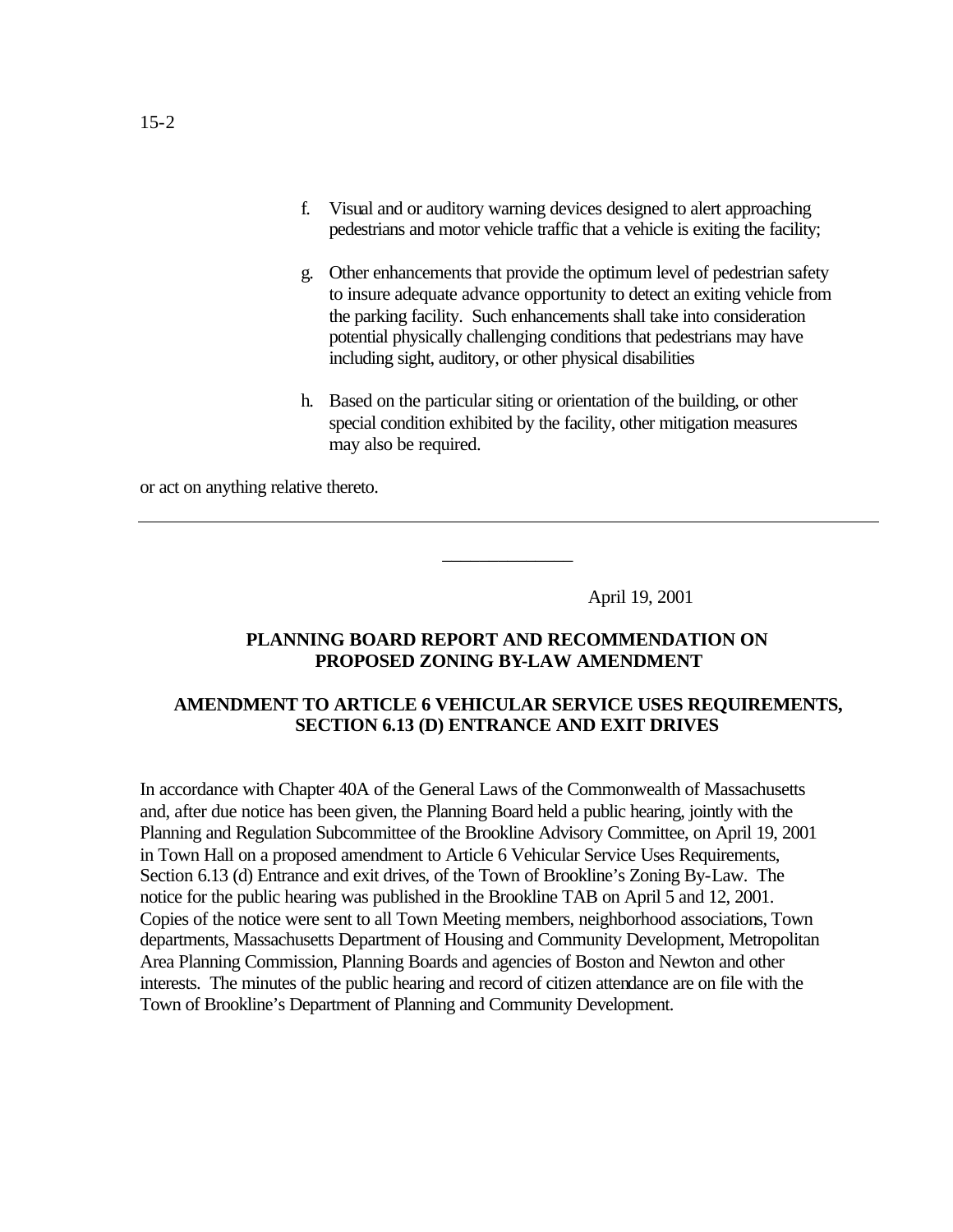# **Existing Zoning By-Law**

Article 6 Vehicular Service Uses Requirements of the Town's Zoning By-law currently establishes off-street parking, loading, access, circulation and related requirements. Section 6.13 Design of All Off-street Parking Facilities establishes design, dimensional and related standards for off-street parking facilities including surface lots and structures. Sub-section 6.13 (d) establishes standards for the location, width, grade and related design features of entrance and exit drives.

# **Proposed By-Law Amendment**

The proposed amendment to Section 6.13 (d) of the Town's Zoning By-Law will introduce a new Sub-Section 6 as follows (Note: proposed text to be added as underlined):

# Section 6.13 DESIGN OF ALL OFF-STREET PARKING FACILITIES

(d) Entrance and exit drives, except as permitted in paragraph (k), shall be:

- (6) Designed to insure maximum pedestrian and vehicular safety and minimize potential conflicts between pedestrians and motor vehicles. To do so, the Planning Board and Board of Appeals, as a condition of a special permit, and with technical input from the Building Commissioner and Director of Engineering and Transportation, may require that one or more of the following safety enhancements be provided:
- a. Adequate sight distance so that exiting vehicles have a clear view of any pedestrian on the sidewalk within a minimum of five (5) feet to either side of the entrance or exit drive measured from six (6) feet behind the property line and along the centerline of the driveway;
- b. Enhancements to the facility exit that will insure that all exiting vehicles will come to a complete stop before entering the sidewalk area, apron, or intersecting roadway;
- c. Textured or marked ramps, drives, or driveway aprons (defined as that area where the sidewalk and the exit drive are the same), as well as the adjacent sidewalk area, to provide a perceptible auditory and/or visual signal to pedestrians and exiting vehicles;
- d. Modifications to required or proposed landscaping including but not limited to cut slopes, hedges, trees, bushes, or other streetscape improvements to insure that visibility is not impaired;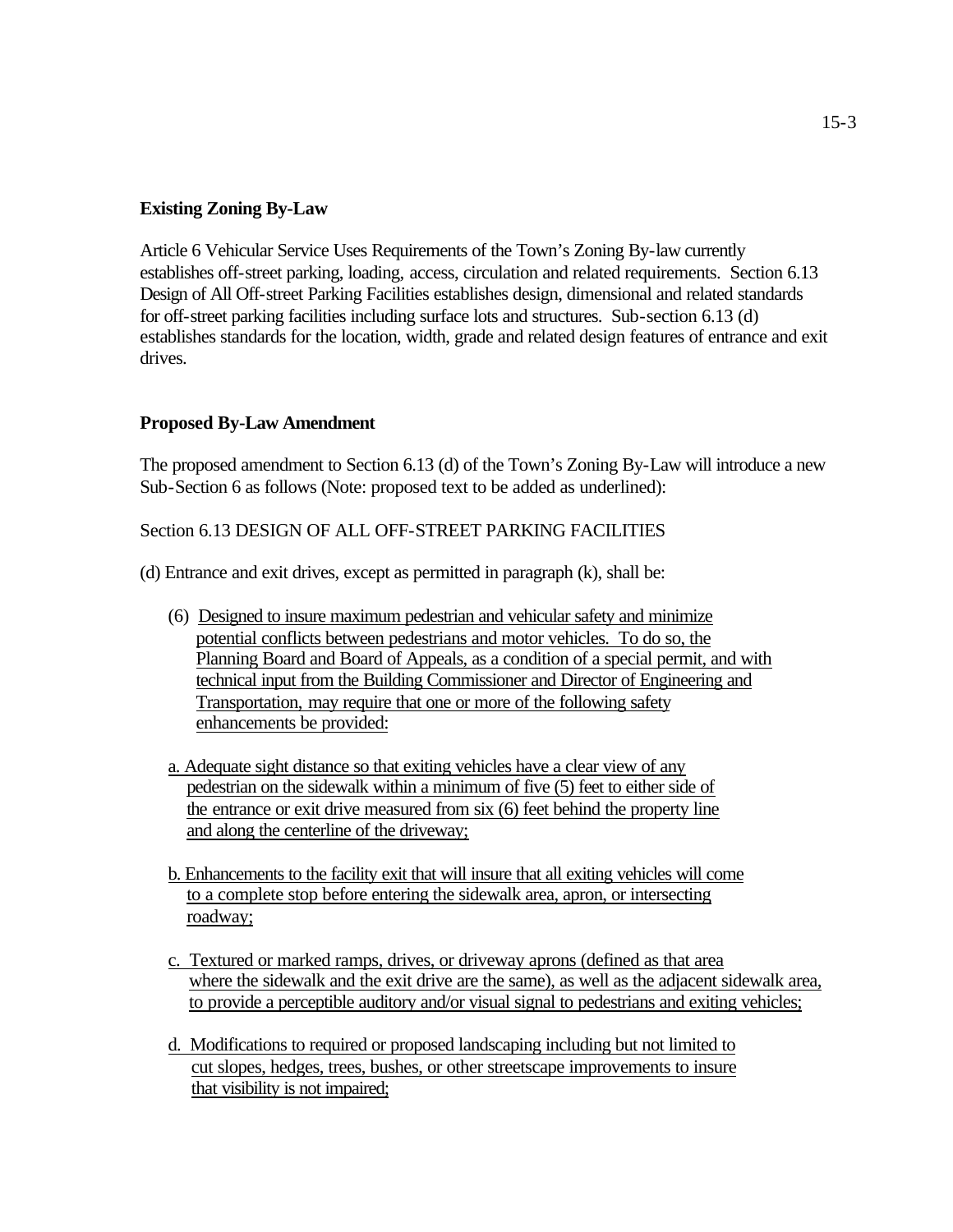- e. Modifications to the building setback where the exit to the parking facility is to be located to provide additional sight lines and visibility to exiting vehicles and pedestrians;
- f. Visual and/or auditory warning devices designed to alert approaching pedestrians and motor vehicle traffic that a vehicle is exiting the facility;
- g. Other enhancements that provide the optimum level of pedestrian safety to insure adequate advance opportunity to detect a vehicle exiting from the parking facility. Such enhancements shall take into consideration potential physically challenging conditions that pedestrians may have including sight, auditory, or other physical disabilities; and
- h. Based on the particular siting or orientation of the building, or other special condition exhibited by the facility, other mitigation measures may also be required.

Pedestrian and vehicular safety, particularly where access drives to and from off-street parking facilities intersect sidewalks and streets, must be a critical consideration of the Planning Board and Board of Appeals when reviewing development and improvement plans for consistency with the Town's Zoning By-Law. Section 6.13 (d) of the Town's Zoning By-Law establishes minimum standards for the width, slope and location of entrance and exit drives to and from parking facilities. Other than brief references to the facilitation of traffic flow and safety, the current Zoning By-law does not specifically describe a range of alternative design features to appropriately address alternative pedestrian and vehicular safety enhancements associated with entrance and exit drives.

Town Meeting considered an initial warrant article to address the issue of pedestrian safety at the intersection of sidewalks and entrance and exit drives in November 2000. However, it was determined that the proposed article was limited in scope and should be further studied and reintroduced. As a result of the No Action recommendation of Town Meeting, staff from the Departments of Public Works, Building and Planning and Community Development met to develop the above proposed amendment to the Town's Zoning By-Law.

The proposed amendment will not only address the initial and critical concern for pedestrian safety, that resulted from a tragic pedestrian fatality that occurred at 19 Winchester Street last year, but also the following important findings and objectives:

1. Recognize that individual parcels, parking facilities and entrance and exit drives, due to their size, location and proximity to various uses and activities, may present unique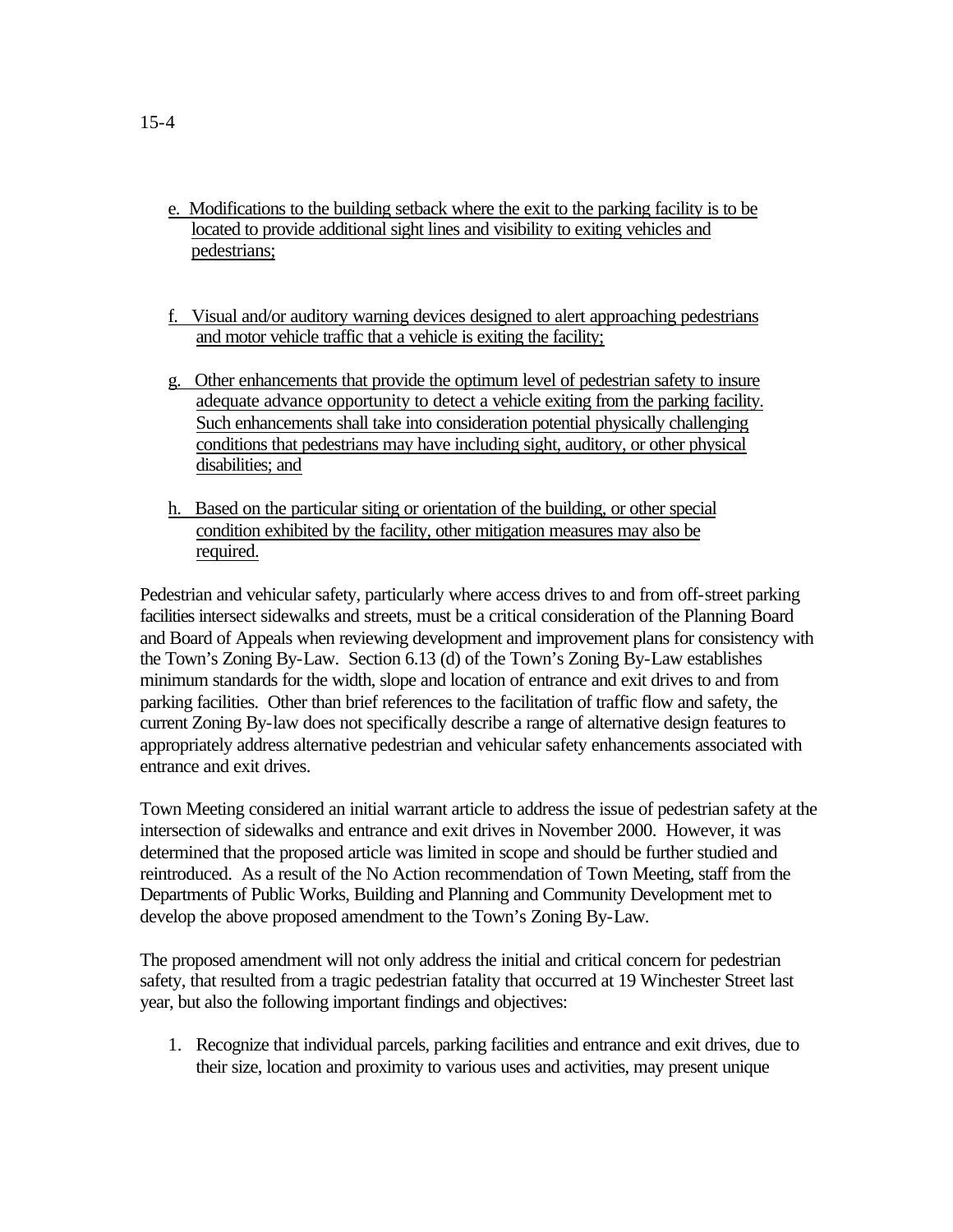conditions that will require the consideration and implementation of one or more design features.

- 2. The introduction of safety enhancements at entrance and exit drives to and from parking facilities must recognize the different design needs presented by underground garages, surface parking structures and parking lots.
- 3. Provisions for adequate sighting distances and clear sight lines for both pedestrians on public and private sidewalks and approaching vehicles entering or leaving parking facilities must be considered.
- 4. The effective deployment of various types of alternative visual and audible devices and improvements must be considered on a site by site basis and should be complementary to the surrounding uses and neighborhood during both daytime and evening hours.
- 5. The design, location and improvement of off-street parking facilities and associated entrance and exit drives must effectively consider the relationships between pavement width, length, slope and the frequency and type of vehicular and pedestrian interaction.
- 6. Consideration must be given to either the elimination of potential visual obstructions resulting from landscaping and other site features and improvements or the provision of appropriate building setbacks that will maximize pedestrian and vehicular safety.

At the close of the April 19, 2001 public hearing on the proposed amendment to the Town's Zoning By-Law, the **Planning Board voted unanimously to recommend approval of the proposed amendment to Article 6 Vehicular Service Uses Requirements, Section 6.13 (d) Entrance and exit drives, by adding the new subsection (6) as defined above.**

Jerome I. Kampler, Chairman

Kenneth M. Goldstein, Clerk

Linda K. Hamlin

Mark J. Zarrillo

Steven A. Heikin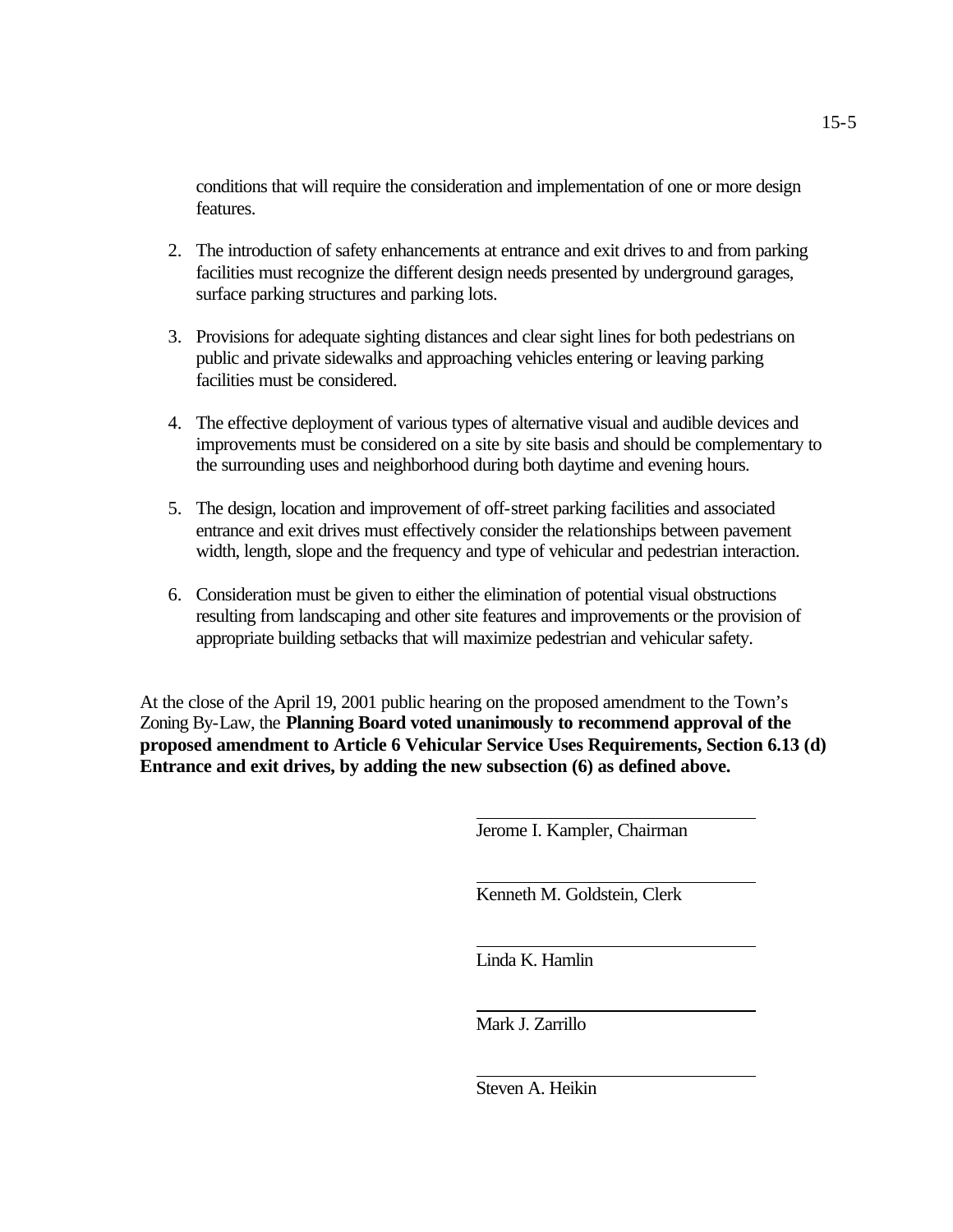# \_\_\_\_\_\_\_\_\_\_\_\_\_\_\_\_\_\_\_\_\_\_\_\_\_\_\_\_\_\_\_\_\_ SELECTMEN'S RECOMMENDATION

**\_\_\_\_\_\_\_\_\_\_\_\_\_\_** 

In November 2000, Town Meeting considered Article 10 that would have amended Section 7.5.18 of the Town's By-Laws to require the installation and maintenance of visual warning devices to alert pedestrians of motor vehicles exiting an off-street parking facility. This article was filed as a result of a tragic pedestrian fatality that occurred on Winchester Street. Based on an initial analysis of the proposed article's potential application, it was recommended by the Board of Selectmen that Town Meeting take No Action until further study was completed to determine if the important objective of pedestrian safety at exit drives from parking facilities could be more completely addressed through other amendments to existing by-laws.

Since the November Town Meeting, the Board of Selectmen, working in conjunction with the Department of Public Works, Building Department, Town Counsel, and the Department of Planning and Community Development, proceeded on two fronts to address potential pedestrian and vehicular safety issues associated with existing parking facilities and future construction.

Through the efforts of the Building Commissioner, inspections have been initiated to identify and correct potential pedestrian and vehicular sighting deficiencies at existing parking facilities. Through this effort, notices have been issued and improvements are underway to improve pedestrian safety. These efforts will be on-going to insure that adequate pedestrian sight lines are provided and appropriate warning signs and audible and visual devises installed.

A thorough review of the Town's Zoning By-Law was also completed to evaluate and identify an amendment that would enable the Planning Board and Board of Appeals to effectively evaluate and recommend pedestrian safety and related improvements as part of the design of parking lots, underground parking garages, and other parking facilities and driveways. The Department of Planning and Community Development, in conjunction with the Engineering and Transportation Division of the Department of Public Works, defined a range of alternative pedestrian and vehicular safety enhancements for incorporation as part of a Zoning By-Law amendment.

Article 15, which will amend Section 6.13 Design of All Off-Street Parking Facilities of the Town's Zoning By-Law, introduces new requirements for the design of entrance and exit drives to insure pedestrian and vehicular safety. The proposed amendment will enable the Planning Board and Board of Appeals to recommend pedestrian and vehicular safety improvements for Special Permit applications subject to Community and Environmental Impact and Design Review. All development applications that would introduce off-street parking garages, structures, and lots serving more than six vehicles will be subject to the proposed new pedestrian safety requirements.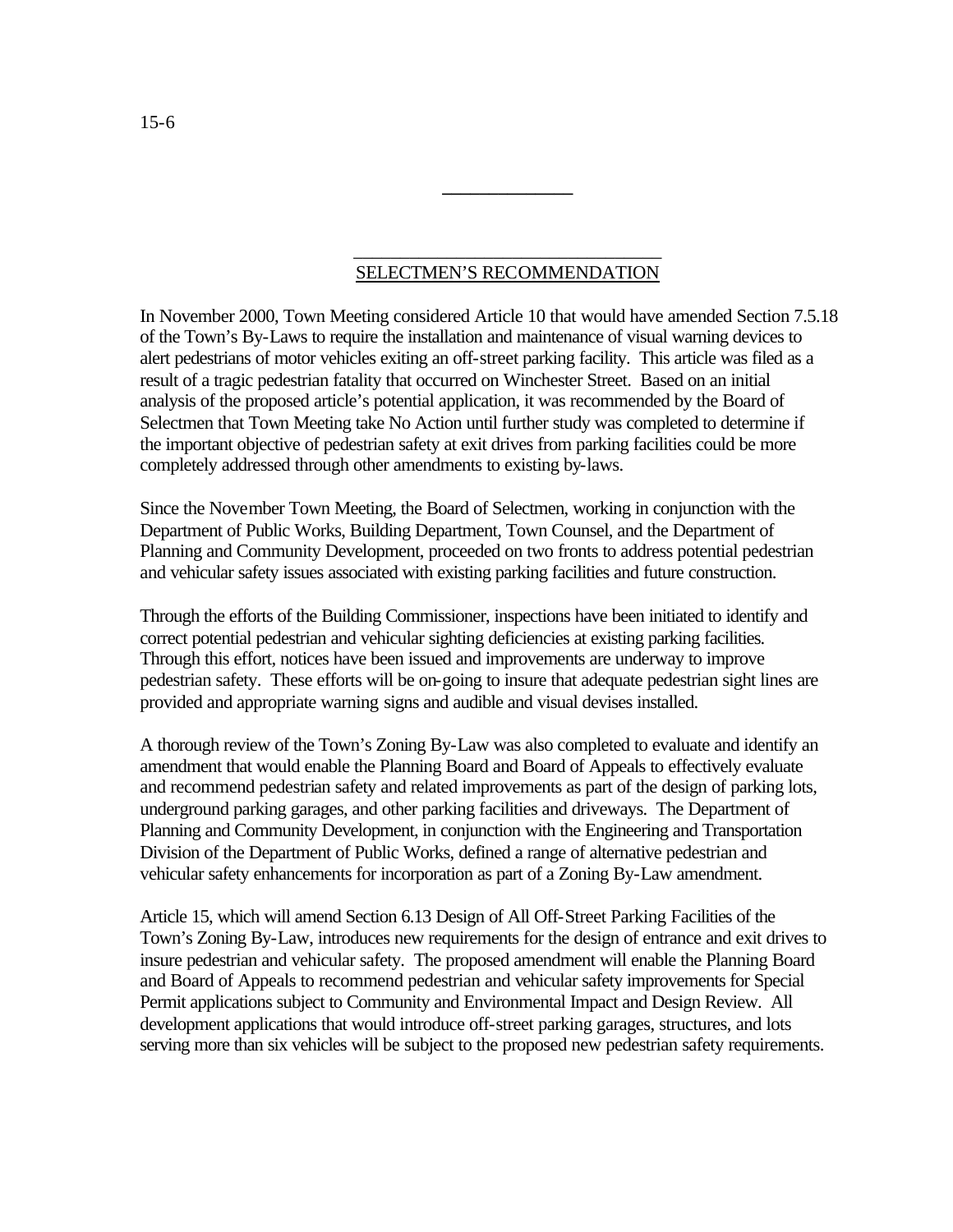The Board of Selectmen find that the proposed warrant article will meet the following important objectives that have also been identified by the Planning Board:

- 1. The range of potential pedestrian and vehicular safety improvements enabled by the proposed amendment will address the unique characteristics and conditions presented by various sites, neighborhoods, and commercial areas.
- 2. The potential different pedestrian safety needs and issues associated with underground garages, parking structures, and parking lots can be addressed.
- 3. Future parking lots, facilities, buildings, and landscape elements will be designed in an integral manner to provide for adequate sighting distances and clear sight lines for vehicles and pedestrians.
- 4. Various types of effective audible and visual devices and improvements will be considered and deployed to both address pedestrian and vehicular safety and insure compatibility with surrounding residential or commercial areas during both daytime and evening hours.
- 5. The design and installation of pedestrian and vehicular safety improvements will be coordinated with other important site planning requirements stipulated by the Zoning By-Law.

Therefore, the Board of Selectmen unanimously recommend FAVORABLE ACTION on the following vote:

VOTED: That the Town will amend Section 6.13, Design of All Off-Street Parking Facilities, subsection (d), Entrances and Exit Drives, of the Zoning Bylaw, by adding a subsection (6), which reads as follows:

- 6.) Designed to insure maximum pedestrian and vehicular safety and minimize potential conflicts between pedestrians and motor vehicles. To do so, the Planning Board and Board of Appeals, as a condition of a special permit, and with technical input from the Building Commissioner and Director of Engineering and Transportation, may require that one or more of the following safety enhancements be provided:
	- a. Adequate site distance so that exiting vehicles have a clear view of any pedestrian on the sidewalk within a minimum of five (5) feet to either side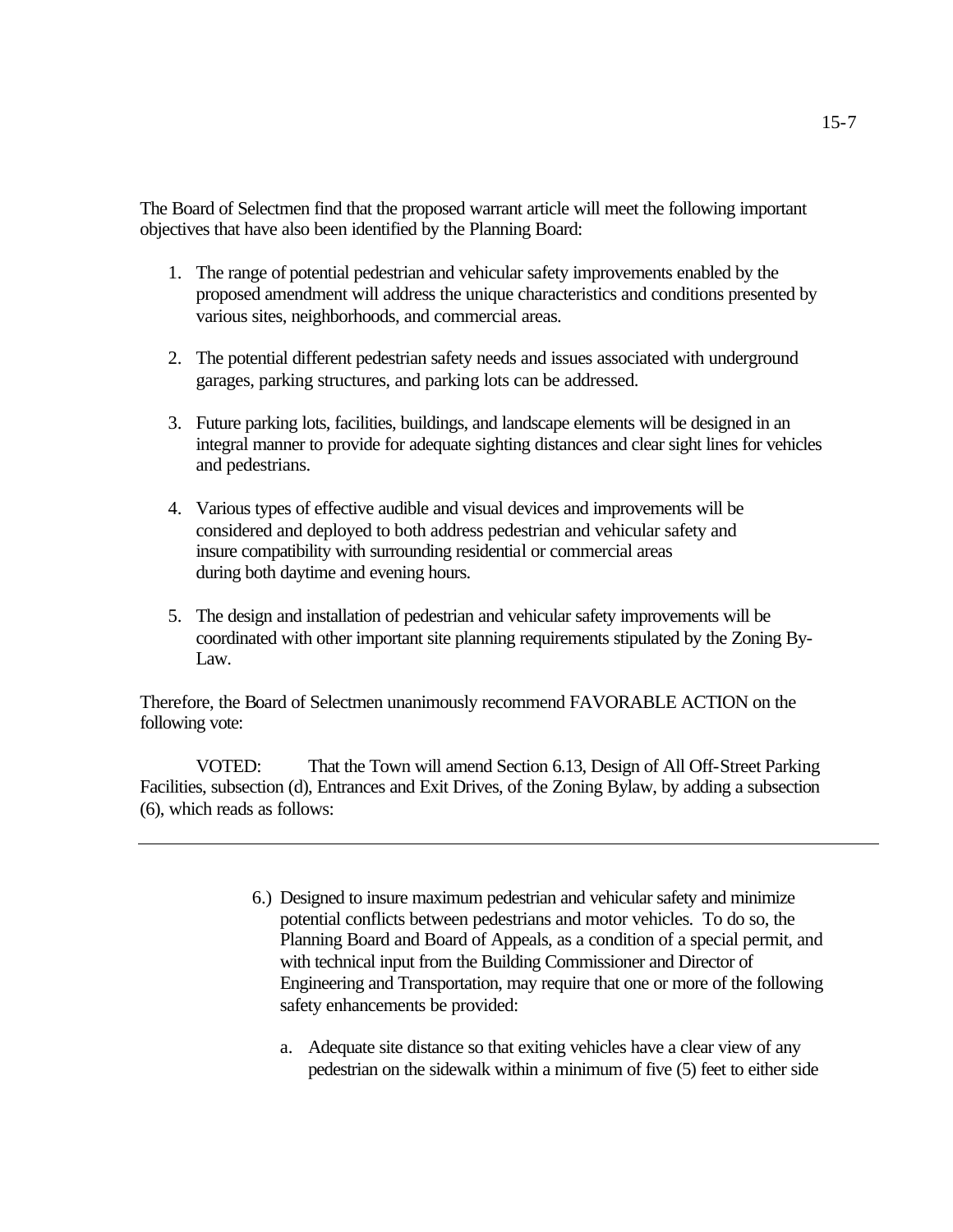of the entrance or exit drive measured from six (6) feet behind the property line and along the centerline of the driveway;

- b. Enhancements to the facility exit that will insure that all exiting vehicles will come to a complete stop before entering the sidewalk area, apron, or intersecting roadway.
- c. Textured or marked ramps, drives, or driveway aprons (defined as that area where the sidewalk and exit drive are the same) as well as adjacent sidewalk area to provide a perceptible auditory and/or visual signal to pedestrians and exiting vehicles;
- d. Modifications to required or proposed landscaping including but not limited to cut slopes, hedges, trees, bushes, or other streetscape improvements to insure that visibility is not impaired;
- e. Modifications to the building setback where the exit to the parking facility is to be located to provide additional sight lines and visibility to exiting vehicles and pedestrians;
- f. Visual and or auditory warning devices designed to alert approaching pedestrians and motor vehicle traffic that a vehicle is exiting the facility;
- g. Other enhancements that provide the optimum level of pedestrian safety to insure adequate advance opportunity to detect an exiting vehicle from the parking facility. Such enhancements shall take into consideration potential physically challenging conditions that pedestrians may have including sight, auditory, or other physical disabilities
- h. Based on the particular siting or orientation of the building, or other special condition exhibited by the facility, other mitigation measures may also be required.

# \_\_\_\_\_\_\_\_\_\_\_\_\_\_\_\_\_\_\_\_\_\_\_\_\_\_\_\_\_\_\_\_\_\_\_\_\_\_\_\_\_\_\_\_ ADVISORY COMMITTEE'S RECOMMENDATION

--------------

#### **Background**

Article 15 was submitted to insure all possible measures to protect pedestrians when vehicles are exiting a parking area. Mr. Robert Duffy, Director of Planning and Community Development, introduced the reasons for the article, primarily as an outgrowth the to the Fall 2000 Brookline Town Meetings request for additional study for the provisions of public and vehicular safety.